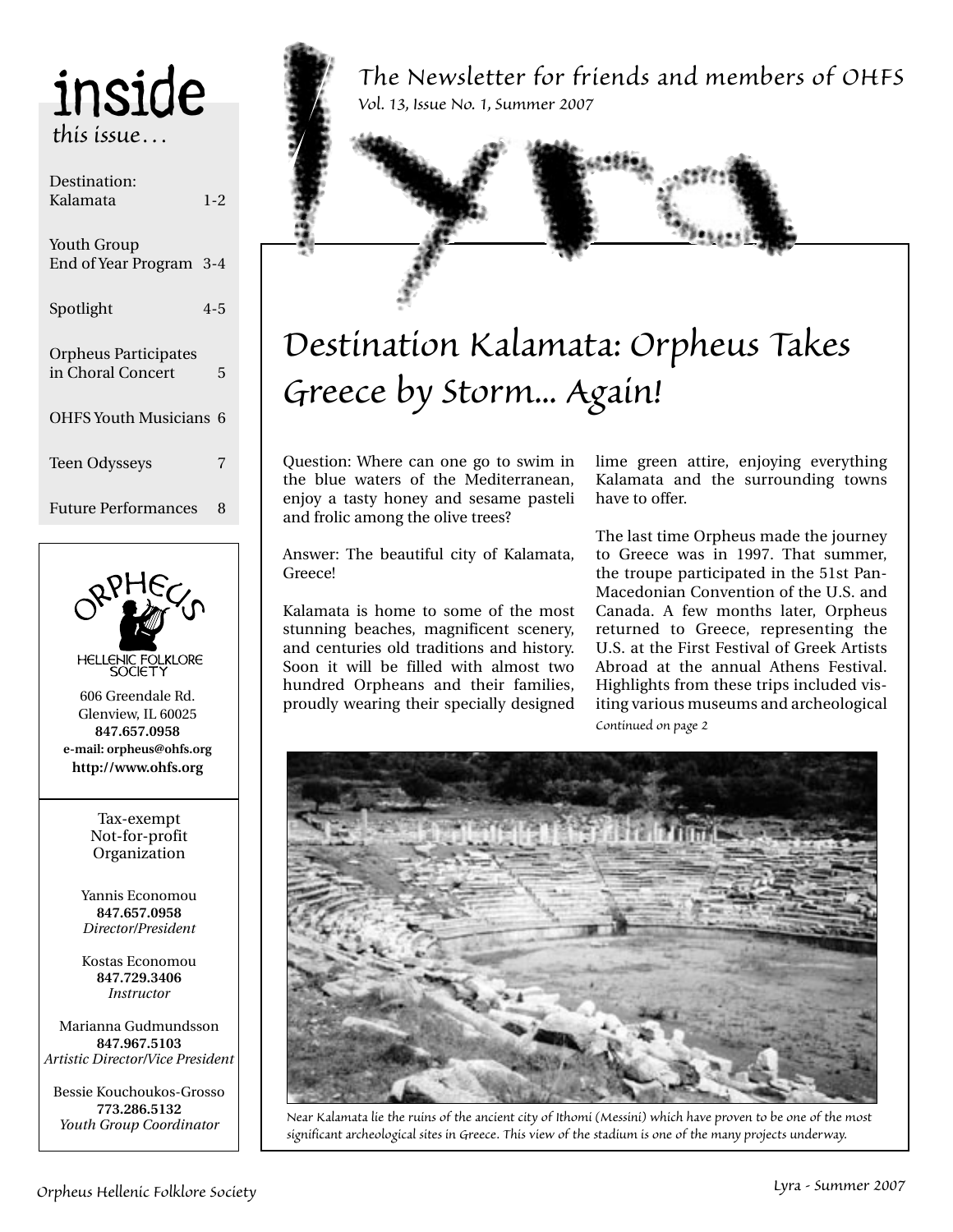### *Continued from page 1*

sites, a reception at the Governor's mansion in Thessaloniki, and the rare opportunity to perform at the Odeon of Herodes Atticus Theater.

This summer, Orpheus looks forward to surpassing those experiences as many of its members and their families make their way back to Greece. This time the destination will be Kalamata, the capital city of Messinia, located in the southern part of the Peloponnese. "Kalamata was chosen as the destination for our trip because many of our members are from that Kalamata and the Peloponnese. This offers the opportunity for many of our members to participate and for their relatives to attend the performances", says Orpheus president Yannis Economou. The itinerary includes performances in the town of Finikounda, ancient Messini and at the famous Kastro Amphitheater in Kalamata, as well as dance workshops with the Kalamata Branch of the Lykeion Dance Group.



*The porous limestone mountains of the southern Peloponnese formed the spectacular caves of Diros, which are filled with stalagmites and stalactites.*

Orpheus is excited to have choral instructor Eftihia Papageorgiou and members of her Chicago Hellenic Choir joining us on this trip. For over two years, Orpheus has been working with Eftihia, practicing and presenting a variety of traditional and modern Greek songs, adding another dimension to the dance troupe. Under Eftihia's direction, the troupe will perform selections such as "Thalassaki Mou", "Ston Afro Tis Thalassas", "Gerakina" and Orpheus' signature piece, "Tora Pou Pas Stin

Ksenitia". Yannis Economou observes, "The collaboration for the trip to Greece comes at a good time as it will enhance our presentations there… Eftihia has added many interesting elements to the folk songs that we are presenting during our program."

Of course hard work merits some much deserved play time, and there are plenty of adventures waiting for Orpheus members and their families. The city of Kalamata offers endless opportunities for shopping, dining, a hopping night life and some guaranteed fun in the sun. The excursion agenda includes visits to natural wonder sites, archaeological sites and, of course, fabulous beaches.

Ancient Messini, near the town of Mavrommati, is another important archeological discovery as Spartans, Athenians and Romans left their mark on this fallen city. In addition to the theater, stadium, agora and the Arcadian Double Gate, scientists tell us there is still much more to Messini. It is an archaeological work in progress, as excavators are still uncovering sculptures, inscriptions and pottery, learning more and more about the lives of our ancestors.

A few hours drive into Mani, the Diros Caves are a stunning and geologically significant natural wonder. The Paleolithic and Neolithic artifacts found in the caves led scientists to believe the caves were one of the earliest inhabited places in Greece. The awesome, endless rows of stalagmites and stalactites adorning the caves in the underground waterways are something few people get to experience.

Also in Mani, along the foothills of Taygetos Mountain are the beaches of Stoupa. Known for sandy beaches and clear waters, Stoupa is a favorite destination for natives and foreigners alike. Besides swimming, visitors can go boating, fishing, hiking, shopping, or simply dine and relax with friends while enjoying the incredible sunset.



*The crystal clear beach in the village of Stoupa, in Messinian Mani is one of many award winning beaches in the area.*

Principal Instructor Kostas Economou comments on the significance of this trip: "Going to perform in Greece is like 'completing the cycle' of what Orpheus' mission and goal is. All of us feel a special pride that we will have the chance to showcase Hellenic traditions in our homeland." He continues, "Hopefully it will instill in all of us a sense of pride, achievement, and camaraderie. It will bring us closer to our traditions and customs, and provide us with strength to continue with the same zeal in the years to come."

Performing in Greece means something different to all involved. Arguably, the most resonant theme is the sense of immense pride the performers and their families are experiencing. Youth Group Coordinator VA Grosso and her family will be performing in Finikounda, near her mother's home town of Lahanatha. Like many of our ancestors, Bessie's mother left Greece decades ago and made the long, difficult journey to Chicago in search of a better life for her and her family. Now history comes "full circle" as Bessie and her family will be back performing in the region her mother once called home. "I am going to dance like never before and be proud of who I am and proud of everyone coming. Meet me in Kalamata on July 23rd and don't forget your *fousta*, shoes, and of course your bathing suit...I don't think Kalamata will ever forget us!" 回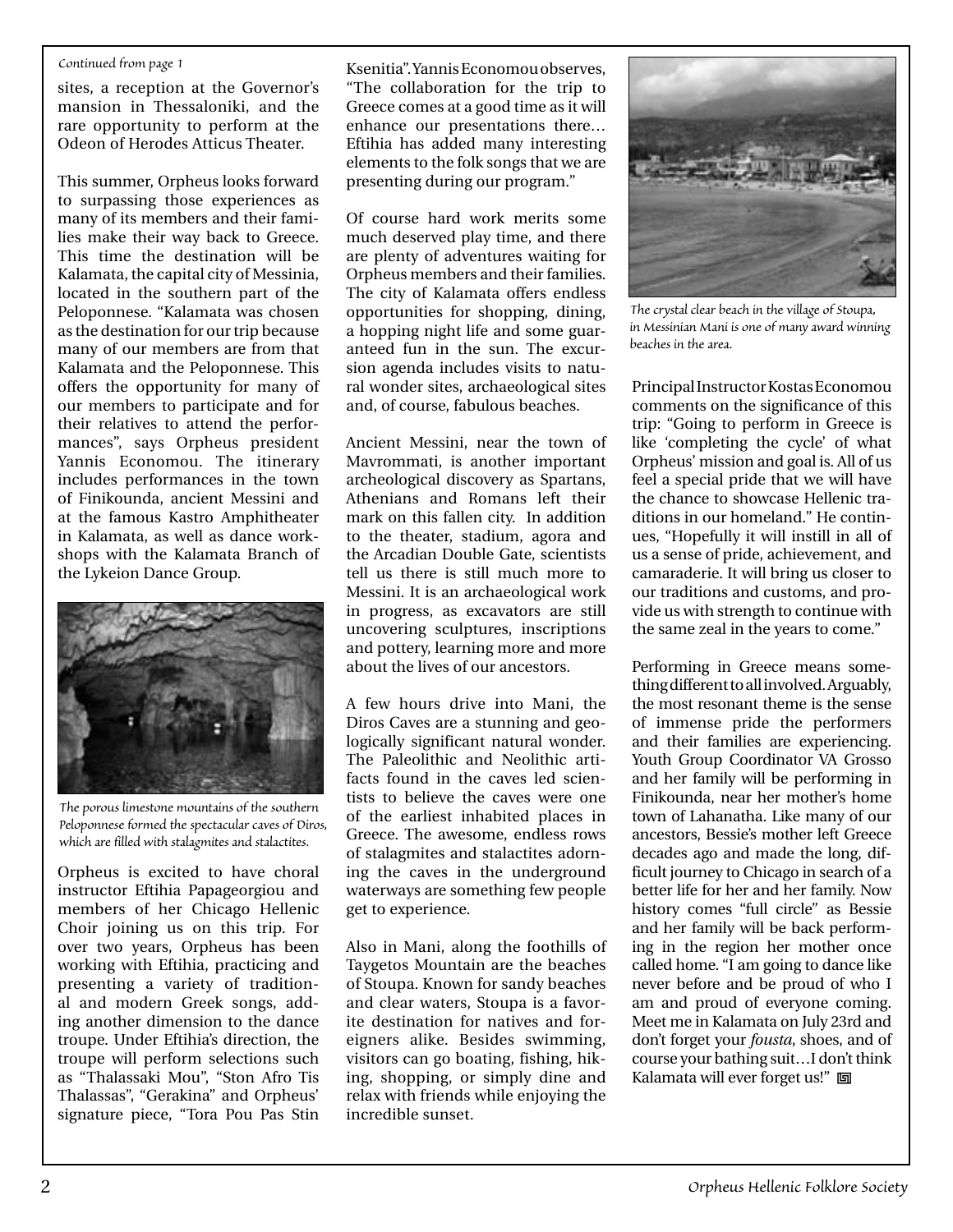### *Orpheus Youth Group: Passing on the Torch of Tradition and Culture*



*Members of the Orpheus Youth group pose for a group picture at the conclusion of the End of the Year Celebration.*

The Orpheus Hellenic Folklore Society's end of the year youth event demonstrated once again that traditions of Greek song and dance are flourishing in the Chicagoland area. As guest speaker Dr. Angelyn K. Balodimas-Bartolomei, associate professor in the School of Education at North Park University, vividly described the historical background of Greek dance through the ages, she noted "…dancing is divine in nature and is the gift of the gods…given to some select mortals, who in turn taught their dancing to fellow men and women". Indeed, these gifts have been passed down through all levels of OHFS' youth group.

One of the highlights at this year's performance was the use of live music played by youth members. Using the toumbeleki and violins, Paul Grosso, Izaki Metropoulos, and Katerina Economou performed "Mes tou Aigaiou ta Nisia" (Issios from Kalymnos) and "Ksekina Mia Psaropoula," a Kalamatiano in the island style syrto. This new element of live music, along with choral instruction, will continue to be developed within the youth group, thus propagating yet another cultural tradition valued by the ancient Greeks.

Youth from three levels of experience performed dances from Chios, Thraki, and Northern Greece. Opening the celebration, accompanied by Izaki on violin and Paul on toumbeleki, the youngest group danced and sang "Ksenitemeno mou Pouli," an immigration-themed folk song. Next, they traveled to the eastern Aegean, stopping by the island of Chios, known for its epic poets. Youth members skillfully demonstrated their knowledge of Greece's geography as each dance was introduced. Keeping the history and dances alive and well, members performed Pyrgousikos from Chios and Thracian dances Xysyrtos, Dentritsi, and Mantilatos.

Following the fresh talents of the youngest dancers, the intermediate group brought family and friends back to Northern Greece, performing dances from Macedonia, Epiros, and Thraki. Raikos, Dimitroula, and Kori Eleni challenged performers with rare time signatures and step variations from Macedonia, as did Karsilamas, a dance performed in couples, from Thrace, and Zagorisios, a popular dance from Epiros.

Proud to introduce the highest level of youth accomplishment, 27 youth, including 10 graduates who already augment the adult group in community performances, presented a Thracian suite including Sygathistos Syrtos, Mantilatos, Koulouriastos, and Sihtir Havasi. With the quick tempos and energetic leaders in each of these dances, the audience responded with equal enthusiasm and pride.

Throughout the event, youth members reflected on their own personal discovery of Greek music and dance traditions (speeches may be found at ohfs.org in their entirety.) From the first Palamakia danced, to the more complicated Pentozalis, Connie discovered that Greek dance not only allows self-expression, but also strengthens her bond to the Greek community. Connie has danced and performed with the youth for the past 5 years and is graduating to the adult group.

Another five-year veteran and graduate, Zacharias, stated, "I suddenly realized that I had left the minors and joined the pros. I realized that there is more to Greek dancing than Kalamatiano." Performing for others is one thing, but Zach reflected on his love of Greek dance for its own exhilaration. He shared, "I will never forget the first Vasilopita party where my friends and I danced together for hours, not for an audience, but for ourselves."

Katerina expressed gratitude toward her instructors and friends for sharing themselves and their culture. She will also be joining the adult group and shared, "I am ecstatic to begin the adult group, knowing that it will be just as wonderful as the youth group. It has been a large stepping stone in my life, and I will never forget what I've learned and who I've met."

Finally, although Alexander has been performing in the community for some time, this year he achieved a level of dance skill and expression that moved him to the front of the robust Orpheus Tsamiko. He devel-*Continued on page 4*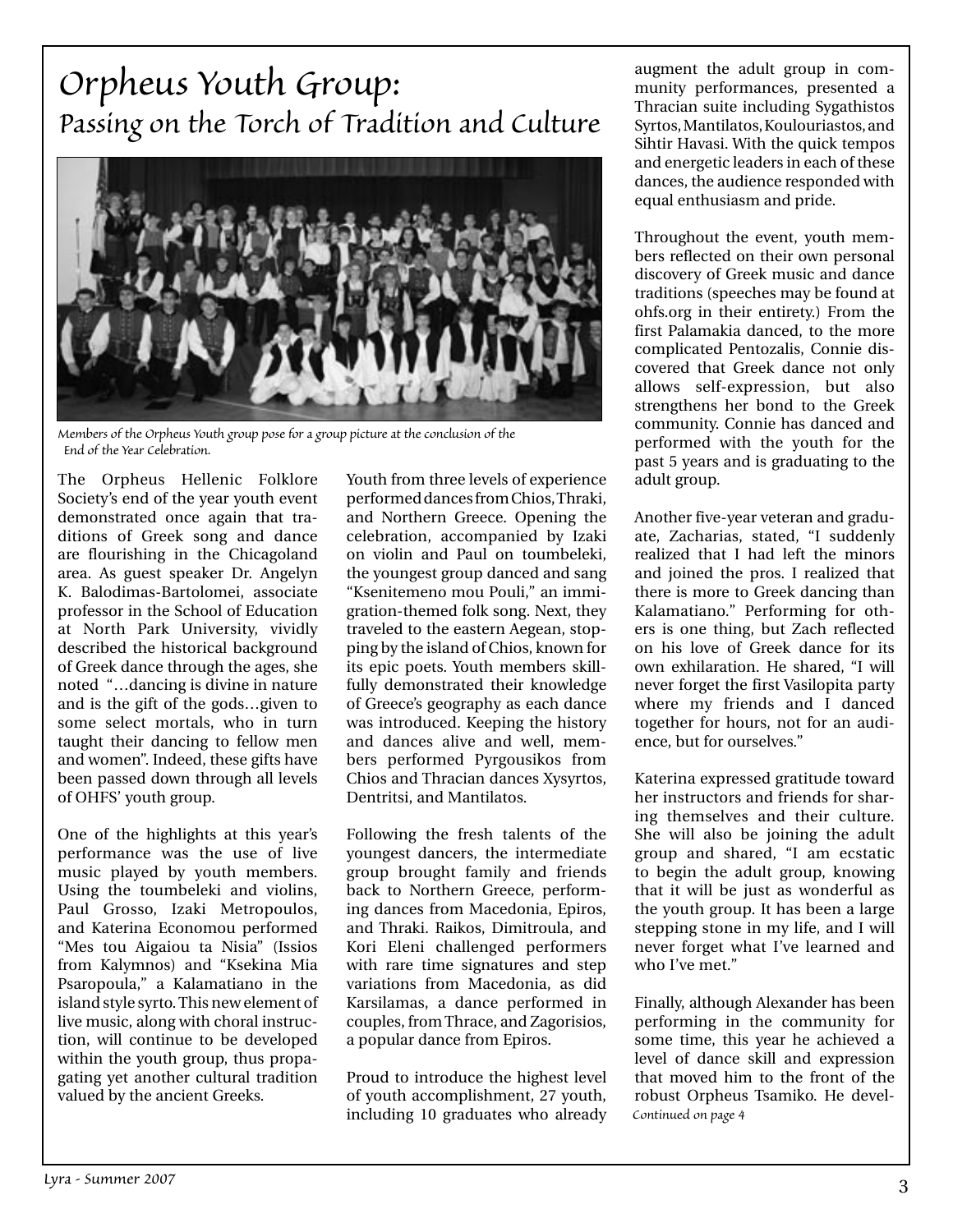### *Continued from page 3*

oped not only an individual style, but also a greater connection to his Orpheus friends. The assertion of an identity that is both unique and cultural, is the odyssey of every young Greek-American, whether the dancer joins the line at the end, the middle, or performs *tsalimia* at the front.

Similar to the Orpheus youth reflections, Dr. Balodimas-Bartolomei's professional observations of both Greek and non-Greek cultures described dance as a celebration which allows one to express their feelings and traditions. She noted that "…it is good for both the body and mind (the same thing that our Greek philosophers believed); children need to learn ethnic dances so they won't forget our culture; they will learn who they are and where they came from." She further emphasized that their "participation ensures that our beautiful Greek dancing and traditions will continue to be passed on to other generations." Indeed, this is the torch of tradition and culture that is being passed on to each youth member while they are a part of the Orpheus Hellenic Folklore Society.

The event concluded with the presentation of the "Dina Sianis Merit



*Dr. George Sianis presented the "Dina Sianis Merit Awards" to three youth students, Eleni Pantelias, Alexander Benziger and Zachary Demertzis. Also pictured, Yannis Economou (left) and Bessie Grosso (right).*

Awards". This was the second year awards were given to several graduating youth members that exhibited an extraordinary sense of dedication during their years with the youth group. The awards honor the late Mrs. Dina Sianis who was a cherished and enthusiastic supporter of Hellenic culture, especially in the folk arts and crafts. She was involved in many causes, but one of her favorites was assisting the Orpheus Dance

Troupe. Members of the Sianis family attended the event and Dr. George Sianis presented the awards and congratulated the recipients as well as all of the youth members.

The Orpheus Youth Group concluded the 2006-07 year with another successful event and demonstrated their great potential for the future as guardians of Hellenic culture. Congratulations!  $\Box$ 

## spotlight *on Orpheus dancer…*



**Hometown:** Glenview, IL

### **Parents/Family From:**

My mother was born and raised in Zimbabwe, though her parents came from Athens, Greece, and my father and his family are from Tripoli, Greece.

### **Time Dancing with Orpheus:**

I've been dancing with Orpheus for about 4 years.

### **Thoughts on Dancing:**

I believe that dancing is an expression of a person's innermost thoughts. It is a way for people to convey through movement what they cannot convey through words. Orpheus is a very unique group where we are given the opportunity to express our deep love and respect for our culture and country through a variety *Nina Katsinis* of dances. It is a very gratifying feeling.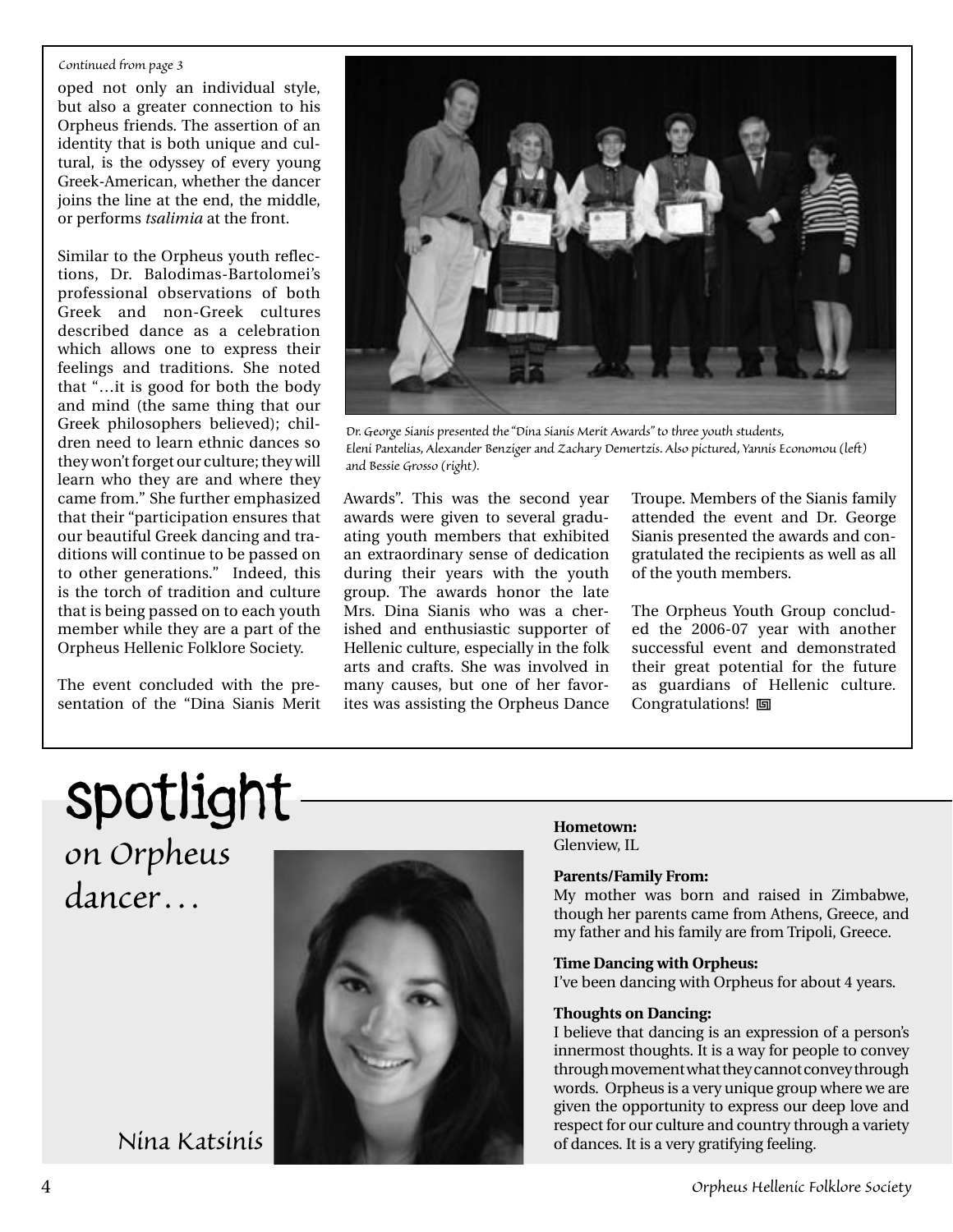## *Orpheus joins the Chicago Hellenic Choir in Spring Recital*

For the second year in a row, members of Orpheus performed with the Chicago Hellenic Choir during their Spring Recital at Northside College Preparatory High School in Chicago. Under the direction of Eftihia Papageorgiou, members sang popular works of Mikis Theodorakis and Manos Hatzidakis, two of Greece's greatest modern composers whose works are considered classics in Greece. The repertoire included "Tora Pou Pas Stin Ksenitia" (Now that you Leave for a Foreign Land), "Odos Oneiron" (Street of Dreams), and other famous contemporary pieces. The acoustics of the beautiful auditorium were remarkable and the audience was appreciative.

During the intense practices for the recital, some of the singers seemed more familiar with the Greek language than others. Due to regional dialects, even "old-country" veterans came across a few expressions they had never heard before. Beginning Greek singers tried, through many repetitions, to begin lyrics with "ks" and "ts" sounds, which are virtually unheard of at the beginning of English words. For some members,

having Hellenic roots seem to provide new and challenging situations which always prove to be worthwhile no matter how difficult. One thing is certain: it's never too early or too late to appreciate the gifts of the Muses!

Ms. Papageorgiou established the Chicago Hellenic Choir in 2004. It is a program offered by the Odeion School of Music. The Chicago Hellenic Choir consists of a junior group, a youth group, and an adult group. The choir

performs its repertoire at two annual recitals, a winter and spring recital, during which the different groups perform both individually and jointly.

The opportunity for both groups to sing together again will present itself this summer in Greece. Over 80 members with their families from both Orpheus and the Chicago Hellenic Choir will embark on a weeklong tour of Messinia. The Spring Recital served as a good practice run for the program in Greece. Both folk and modern songs have been added to the already impressive program, which is sure to please everyone. 回



*Choral director Eftihia Papageorgiou (center) with Sophia, Marianna, Felicia and Bessie.*

### **Favorite Dance:**

I really cannot choose one dance because I love them all, but if I had to choose I would have to pick Ikariotikos because it is such a lively dance.

### **Most Vivid OHFS Memory:**

My most vivid memory with Orpheus was when the group participated in the Folk Dance Festival in San Diego, California in February of 2006. While we were backstage waiting to enter for our performance, we put our hands together in a huddle and whispered 'good luck' to each another. Although this moment does not involve any singing or dancing, it has been instilled in me because of the immense amount of love and support I felt from the group at that moment. This same feeling is always present in the Orpheus group and it is what makes dancing here such an enjoyable experience.

### **Favorite Greek Dish:**  Spanakopita

### **Favorite Place in Greece:**

Since I have never visited Greece, I cannot choose a favorite place just yet. This will be my first summer in Greece and I am very excited because I have heard wonderful things about how beautiful Greece really is!

### **Hobbies/Sports/Other Interests:**

I enjoy singing, playing the piano, and volleyball

### **Nobody knows I:**

Love playing volleyball

### **Best childhood memory:**

My favorite childhood memory would have to be going to my grandma's house after Easter every year and having the whole family together. **回**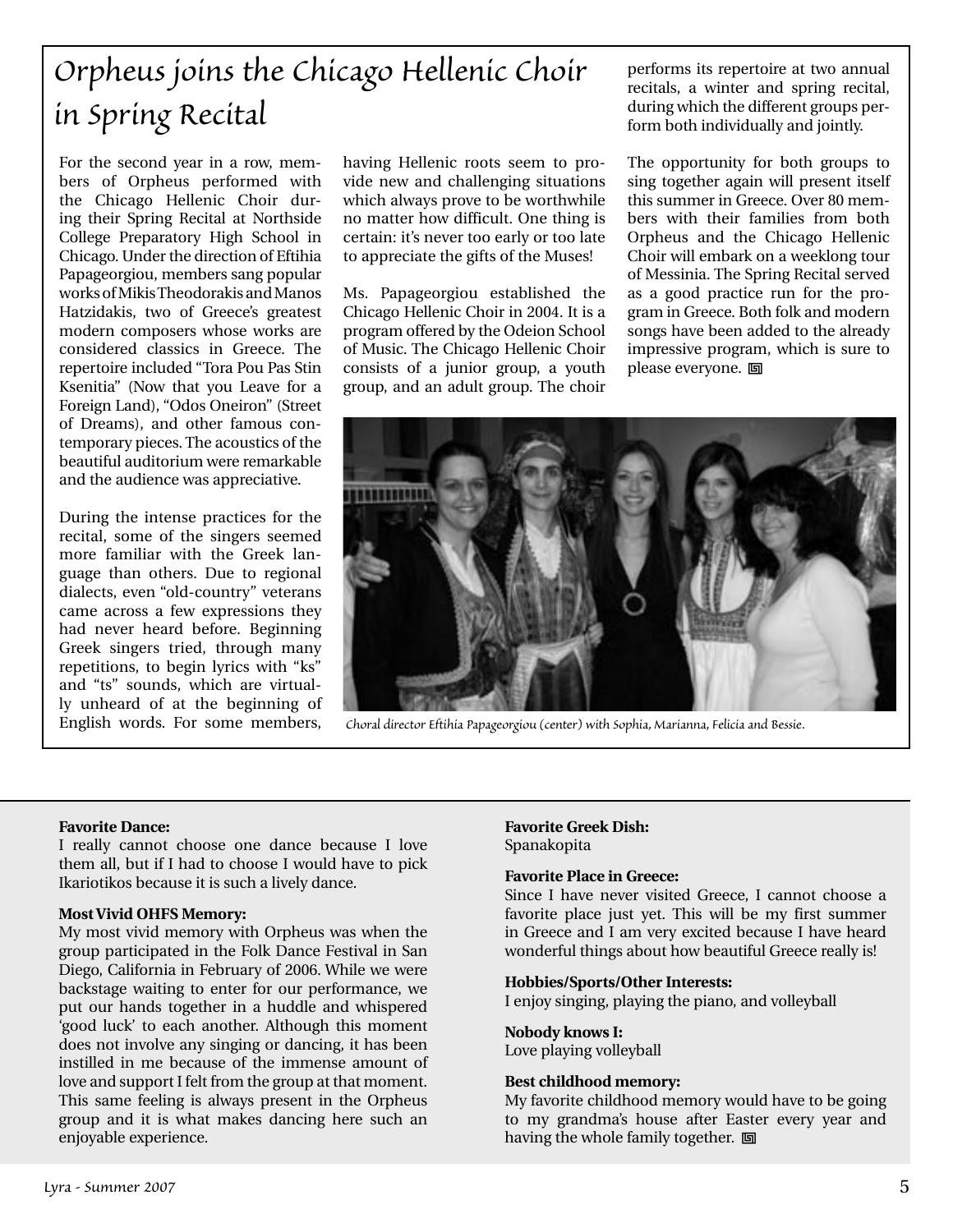### *Youth Group Musicians Take the Stage*

If voice is the soul of music, its heart is musical accompaniment. This year musicians have begun giving a live vibe to Orpheus youth performances. Under the direction of adult members and other volunteers skilled with instruments, the youth group musicians have been practicing a variety of Greek folk songs and dances in order to convey an authentic experience not only to the audience but the dancers as well. They have been studying especially hard these last few weeks since they will complement the series of performances in Greece this summer. The ensemble consists of Katerina, Christina and Izaki on the violin while Paul keeps the beat on the toumbeleki.

Katerina is eleven years old and has been studying violin for seven years. Her father, Yiannis, is one of the lead dance instructors of Orpheus. Her father's family is from Thessaloniki and Athens while her mother's family is from Cuba. She speaks English, Greek and Spanish. Katerina visits Greece every year, where she spends time on the islands of Paros and Thasos.

Izaki is also eleven and has been playing since he was five. His yiayia is from Neda in Messenia and his papou is from Vasta in Arkadia. Izaki especially enjoys playing Ikariotikos

on the violin. He also studies American fiddle and Western classical violin; he has been practicing "Swinging Fiddles" and Vivaldi's "Four Seasons." His trills and ornamentation add maturity and depth to his performance. His favorite pieces are from the Greek islands because of their flow and speed. Izaki says, "I really liked how it sounded. This year I started listening to that really fast Greek music." He also digs deep into the strings for Pentozalis and a Sousta from Rhodos.

Christina, sixteen has been playing the violin since she was 4. She also plays the piano and sings. Christina says, "It's fun to try different songs you thought you couldn't play" such as the theme to Star Wars and Cretan music.

Christina's brother Paul, fourteen, plays toumbeleki, bouzouki, and violin. This trip to Kalamata is in essence a return "home" for Paul since most of his maternal family is from Messinia. Paul's mother Bessie is also a dance teacher for Orpheus. This is Paul's seventh journey to Greece.

Having live musical accompaniment not only provides a new appreciation of the culture, it also makes the dances and songs more enjoyable and meaningful.  $\Box$ 



*Paul, Katerina, Izaki and Christina accompany the dancers at the St. George festival..*

## *Teen Odysseys*

The definition of "odyssey" given in the dictionary is "an intellectual or spiritual wandering or quest." Many Orpheans will be doing just that this summer as they journey to Kalamata to visit their parents' homes to strengthen their roots by practicing the Greek language and participating in folk dances and songs. Several sets of teenage siblings are among these travelers.



*Jamie and Connie.*

Connie and Jamie's family is from the village Kerasea just outside Tripolis. They learned Greek at the Athena Greek School and from their parents. The sisters look forward to seeing their cousins in Glyfada and Tripolis, where they enjoy strolling the *platia* to shop, eat ice cream and drink coffee. This will be their third journey, and they are looking forward to seeing the Kalamata Branch of the Lykeion Dance Group and learning dances from them. From past odysseys, Jamie's favorite site was Agamemnon's Tomb in Mycenae.

Dean and his sister Vicky have graduated to the adult performaning group. Their father is from Kalavrita and their mother from Argos. Dean is looking forward to seeing his cousins. He attended Athena and the Hellenic American Academy, where he learned Greek. Dean says, "It's important to know where you're from, to know about yourself and who you are." He wants to see the Parthenon

*Continued on page 7*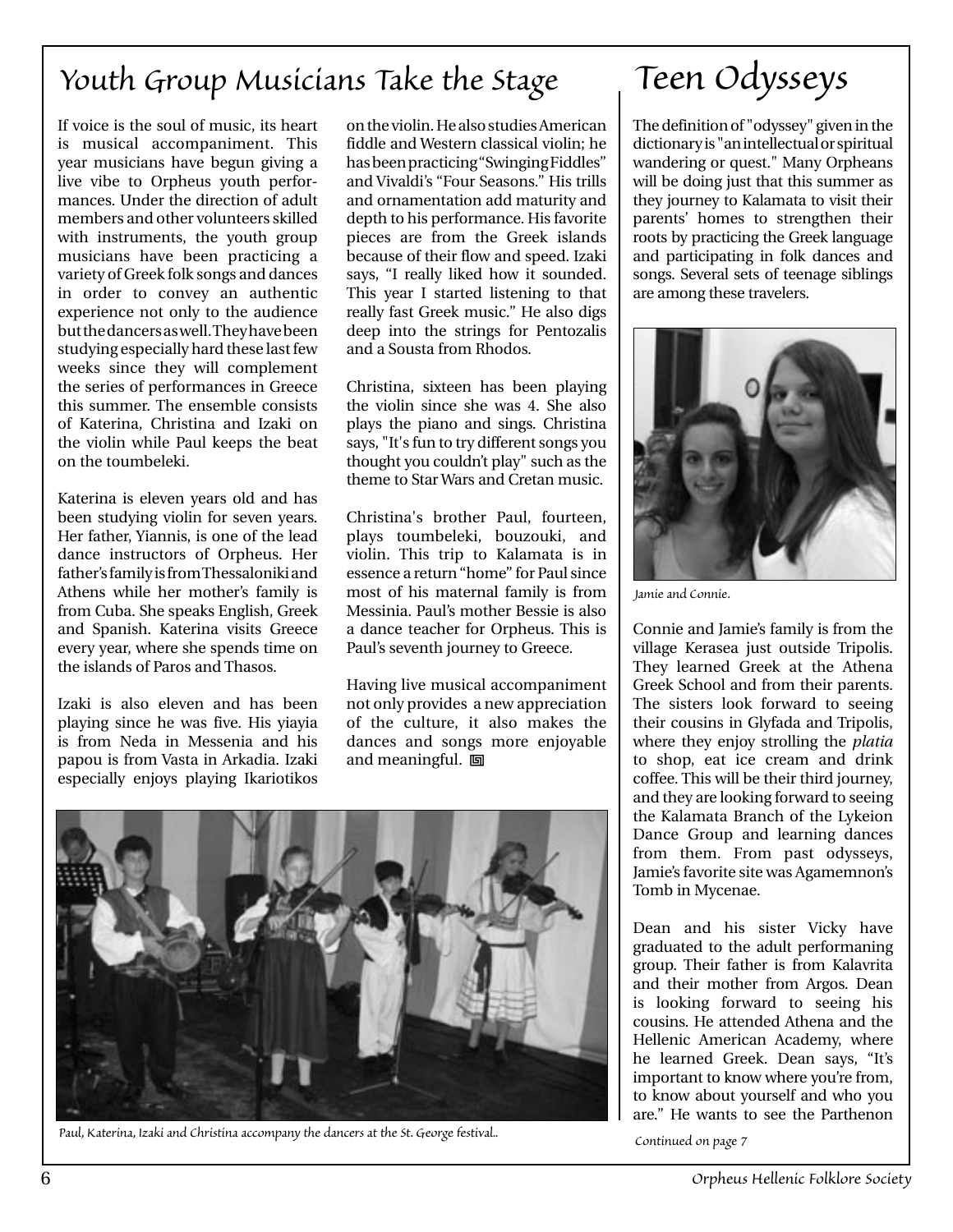### *Continued from page 6*

and theaters but is looking forward to exploring how modern Kalavrita has become. "At night everyone is out eating at the local restaurants and walking up and down the streets with their friends," Dean says. He has been dancing with Orpheus for five years, and his favorite dance is Tsestos. Vicky's favorite dance is Ikariotikos, and her favorite song is "Tora Pou Pas Stin Ksenitia" in which she sings alto. "It's our signature song," she says, and she enjoys how the the soprano and alto parts come together.

Peter and Spiros's parents are from Ahladokambos and Ayios Vassillis near Tripolis. The boys speak Greek at home and started dancing in Greek school at St. John the Baptist church in Des Plaines. Peter is front man in the adult group's Tsamiko, and "Enas Aetos" (An Eagle) is his favorite Tsamiko. Peter says,



*Peter and Spiro.*

"We're looking forward to the trip to Greece because the trip is going to be amazing, but you can't enjoy it without the surroundings: the people from Orpheus will make it a trip you will never forget. I'm looking forward to the *paniyiria* afterward, swimming at the beach, hanging with my friends and doing what we love to do." His favorite historical site is Thermopylae.

Catherine and Christina, whose grandmother is from Lahanada near Finikouda, Messinia, look forward to parasailing, enjoying authentic Greek cooking, shopping, going out at night, getting a tan, and making new friends. Catherine's favorite historical site is Knossos, the Minoan civilization in ancient Crete. Catherine and Christina love the Cretan dance Pentozalis.

This is the second trip to Greece for Felicia and her sister Maria. Felicia wants to site-see the villages, especially Perdikovrisi near Tripolis.

Everyone's odyssey will be different and personal, as they fulfill their quests in their own way. The end result is always the same: a greater knowledge and understanding of our rich culture and heritage. Of course, it goes without saying, all are looking forward to making their dancing debut in Greece. Good luck and break a leg!  $\Box$ 

### *Happy 18th Birthday Orpheus!*

If the Orpheus Dance Troupe was a person, then it would be eligible to vote! Yes, Orpheus turned 18 years old this past May! During its "infancy" and "toddler years", Orpheus faced a tremendous challenge as it began to establish itself as a new and upcoming cultural program within the Hellenic community. Since that time, Orpheus matured into a flourishing organization that has been recognized for its quality, commitment and character. As Orpheus members gathered to blow out the candles that were placed on a delicious birthday cake, it was almost impossible not to think of all the accomplishments that have been attained over the last 18 years. But as Orpheus approaches its "adult" years, the challenges remain the same. What does the future hold and how can Orpheus plan for long-term growth and survival? Maintaining and promoting the strengths of the group and strategizing for the next 18 years remains an exciting challenge.



*Orpheus celebrated its 18th birthday during a practice session last May.*

It has been very rewarding to see so many Greek American youngsters join the group and watch their appreciation and attitude grow in a positive way, with respect to their Hellenic culture. A new window of opportunity to look at the land of their parents and grandparents is offered to them, and they like what they see! The days where parents had to drag their youngsters to participate in Greek-related activities are long gone, and now the dance floor

instantly fills with youth, dancing to the sounds of Pyrgousikos, Pentozalis, Pousnitsa and Mantilatos. Somehow the map of Greece no longer looks the same! A different sense of familiarity and belonging has appeared through the myriad of dances that are learned from each region of Greece. There is no better way to celebrate a birthday, other than taking a group trip to Greece! Happy Birthday Orpheus! 回